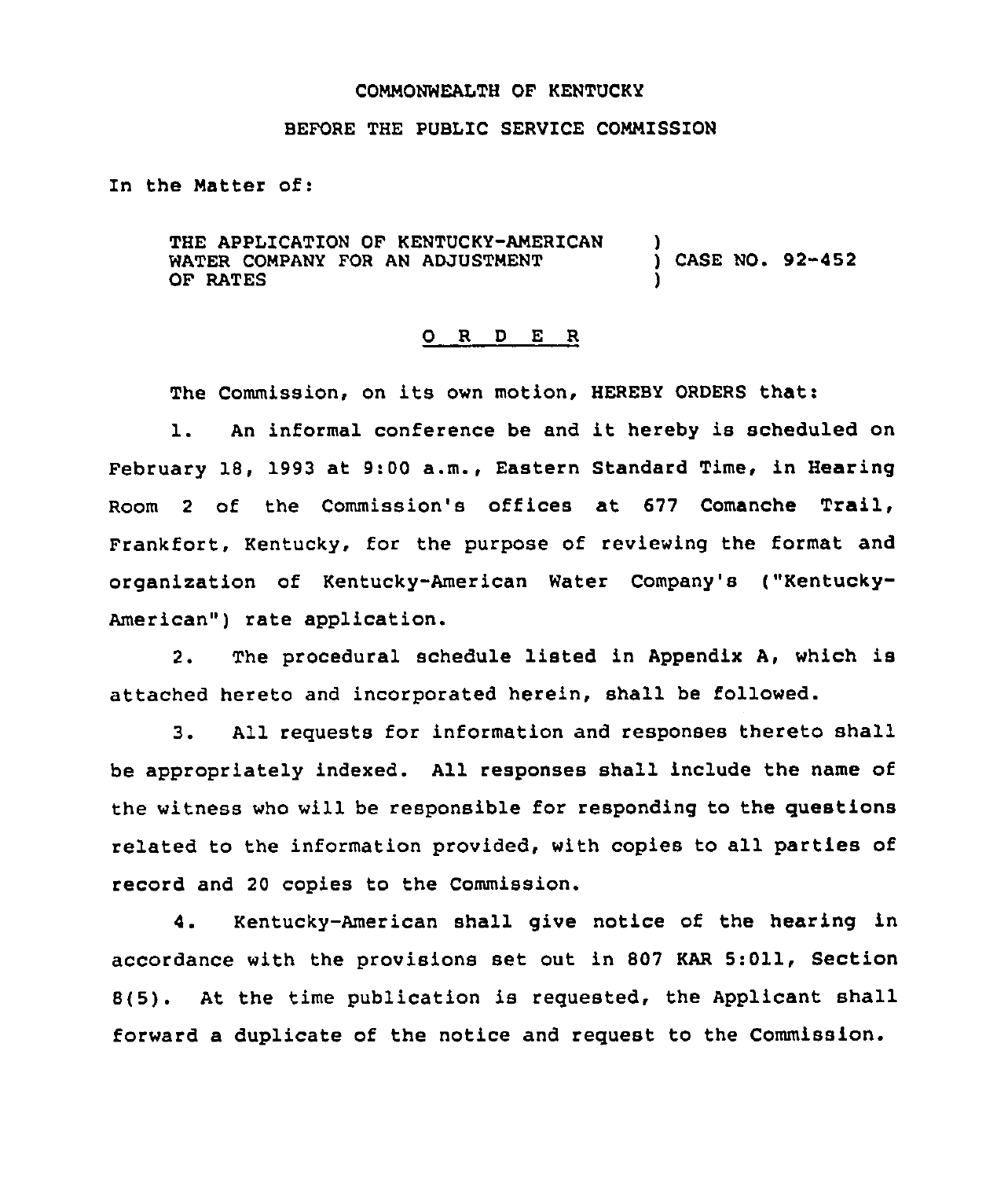5. Notions for extensions of time with respect to the schedule herein shall be made in writing and will be granted only upon a showing of compelling reasons.

6. Nothing contained herein shall prevent the Commission from entering further Orders in this matter.

Done at Frankfort, Kentucky, this 5th day of February, 1993.

PUBLIC SERVICE COMMISSION

 $rac{C}{\sqrt{C}}$   $rac{C}{\sqrt{C}}$   $rac{C}{\sqrt{C}}$   $rac{C}{\sqrt{C}}$ 

ATTEST:

€  $Ll_2$ Executive Director